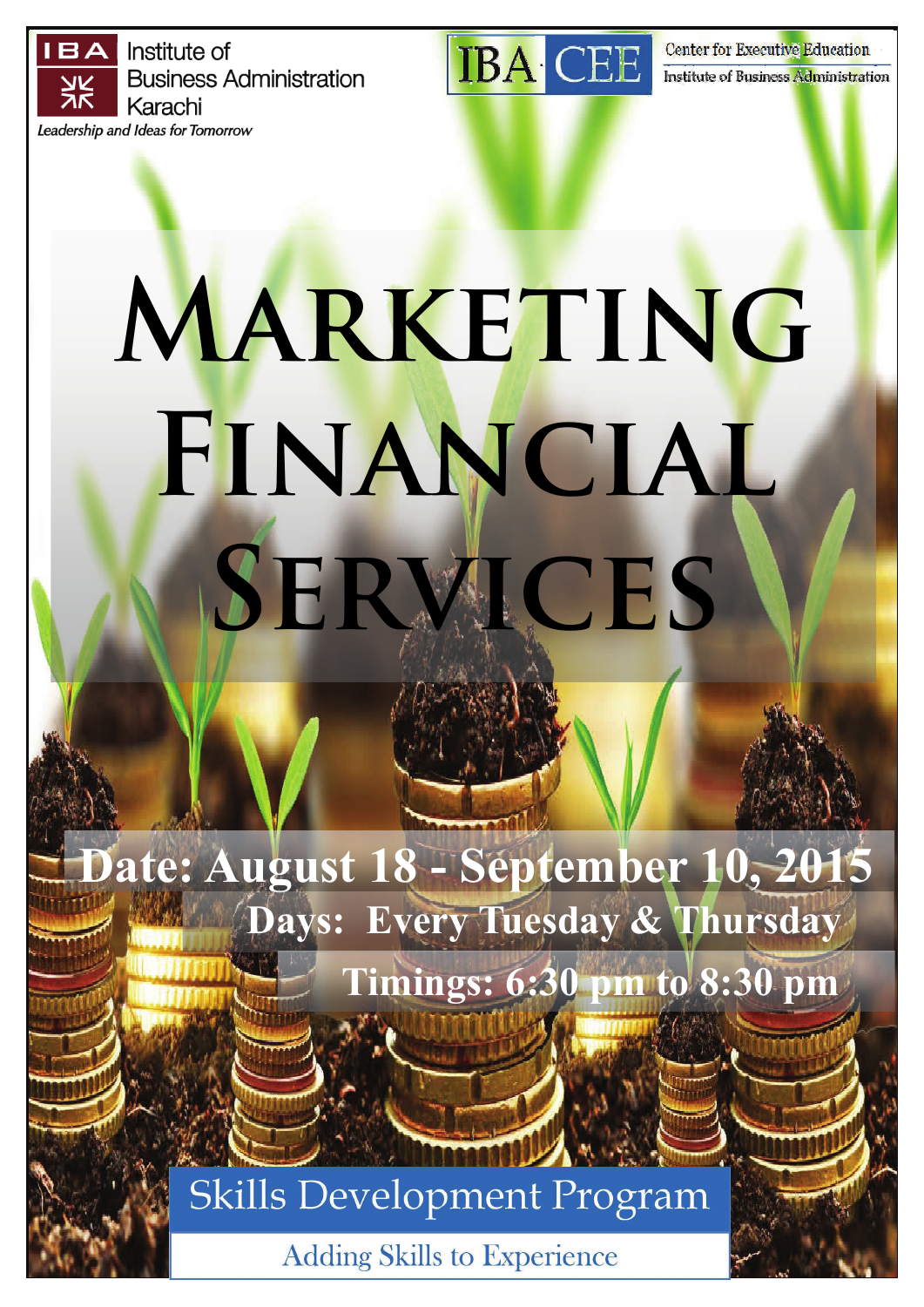



## Marketing of Financial Services

#### Program Overview

The objective of this course is to familiarize the applicants with the basic concepts of marketing, its scope and application in the corporate arena specifically in banks. Concepts of brand equity, marketing management and customer relationship management are discussed in detail. Also, information on developing the marketing mix, distribution of products and logistics management is covered. Primarily his course aims to provide an in-depth appreciation and understanding of the unique challenges inherent in managing and delivering quality services.

#### Program Objectives/Outcomes

After the successful completion of this course, participants will be able to:

- Have knowledge and understanding of:
	- Marketing, its philosophy and significance
	- The 4 P's Product, Price, Place and Promotion
	- Concept of Services Marketing
	- Emerging trends and challenges of global markets
	- Social and ethical issues in Marketing
	- Marketing Ethics for Islamic Financial Services
- Understand the scope of and develop effective marketing strategies and programs for financial services
- Be well versed with the concept of brand equity and brand management
- Effectively utilize the concepts of CRM for marketing success
- Have working knowledge of Marketing Research concepts, its application and importance.

August 18-September 10, 2015 Every Tuesday & Thursday 6:30 pm to 8:30 pm Venue: IBA City Campus

#### Course Contents

- 1. Introduction to Marketing
- Consumer & Customer Behavior
- Decision Making Process
- 4. Individual Customer
- 5. Corporate Customer
- 6. Marketing Research
- 7. Product Development
- 8. Marketing Strategy
- 9. Service Differentiation
- 10. Competitive Strategies
- 11. Brand Management
- 12. Product Life Cycle Management
- 13. Pricing Strategy
- 14. Distribution Networks
	- Branch Network
	- Alternate Distribution Channels
	- uu. Utilizing Banking Distribution for non-banking financial services
- 15. Marketing Communication
- 16. Personal Selling
- 17. Direct Selling
- 18. Marketing Audit
- 19. Global Marketing & Selling Perspective
- 20. Social and Ethical Marketing Practices
- 21. Marketing of Islamic Financial Services

#### Who Should Attend

This course is specifically designed for sales and marketing officers who are tasked to develop, market and sell financial products and services.

## Course Investment PKR 16,500/- (Inclusive of course material & certificate

# **Skills Development Program**

**Adding Skills to Experience**